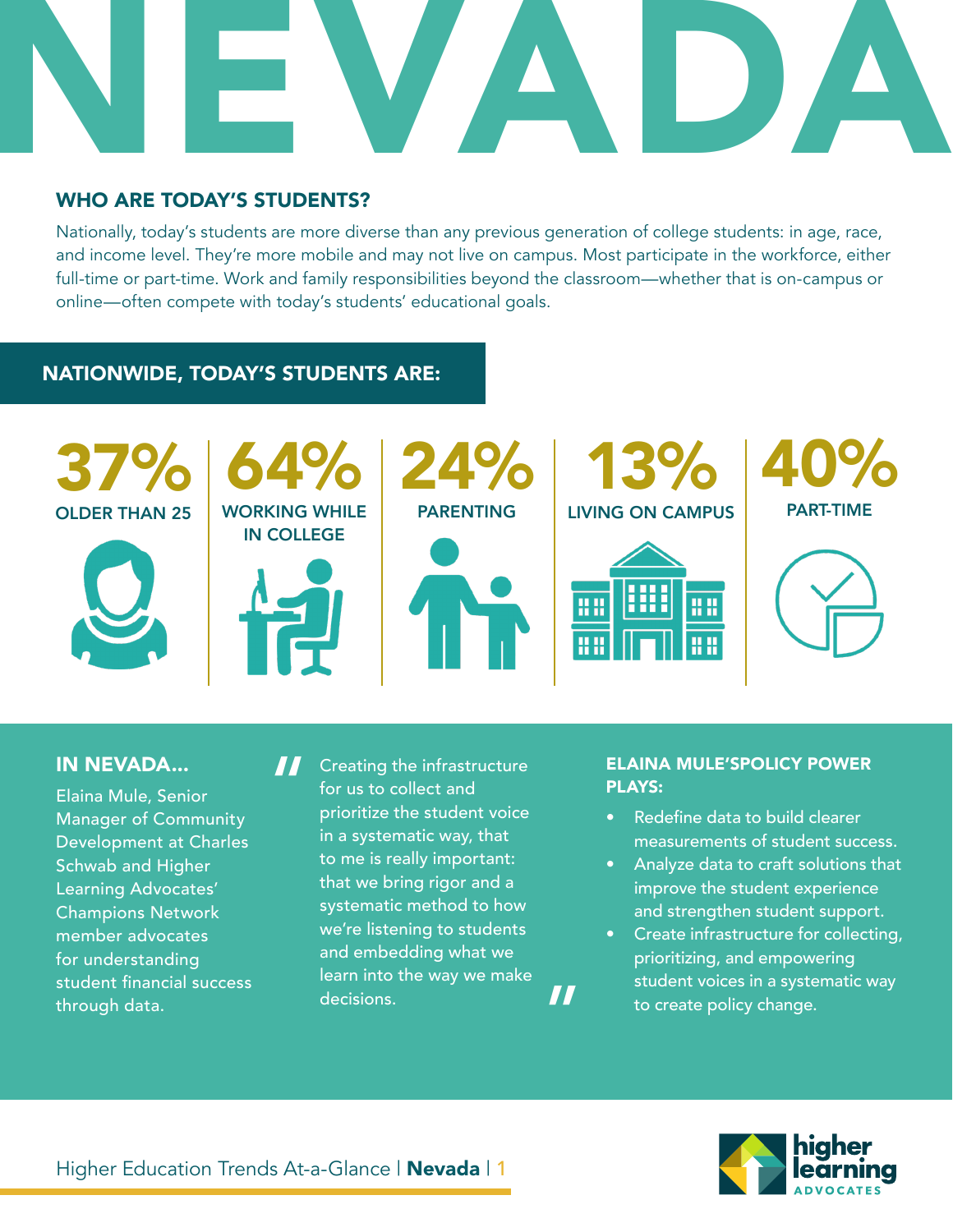

To better understand how Nevada compares to the national higher education landscape, look to the data below detailing trends in enrollment, federal student aid, tuition and fees, earnings, and attainment comparing national and state level data.



*2 https://www.cnbc.com/2017/07/03/this-is-the-agemost-americans-pay-off-their-student-loans.html*

# Higher Education Trends At-a-Glance | **Nevada** | 2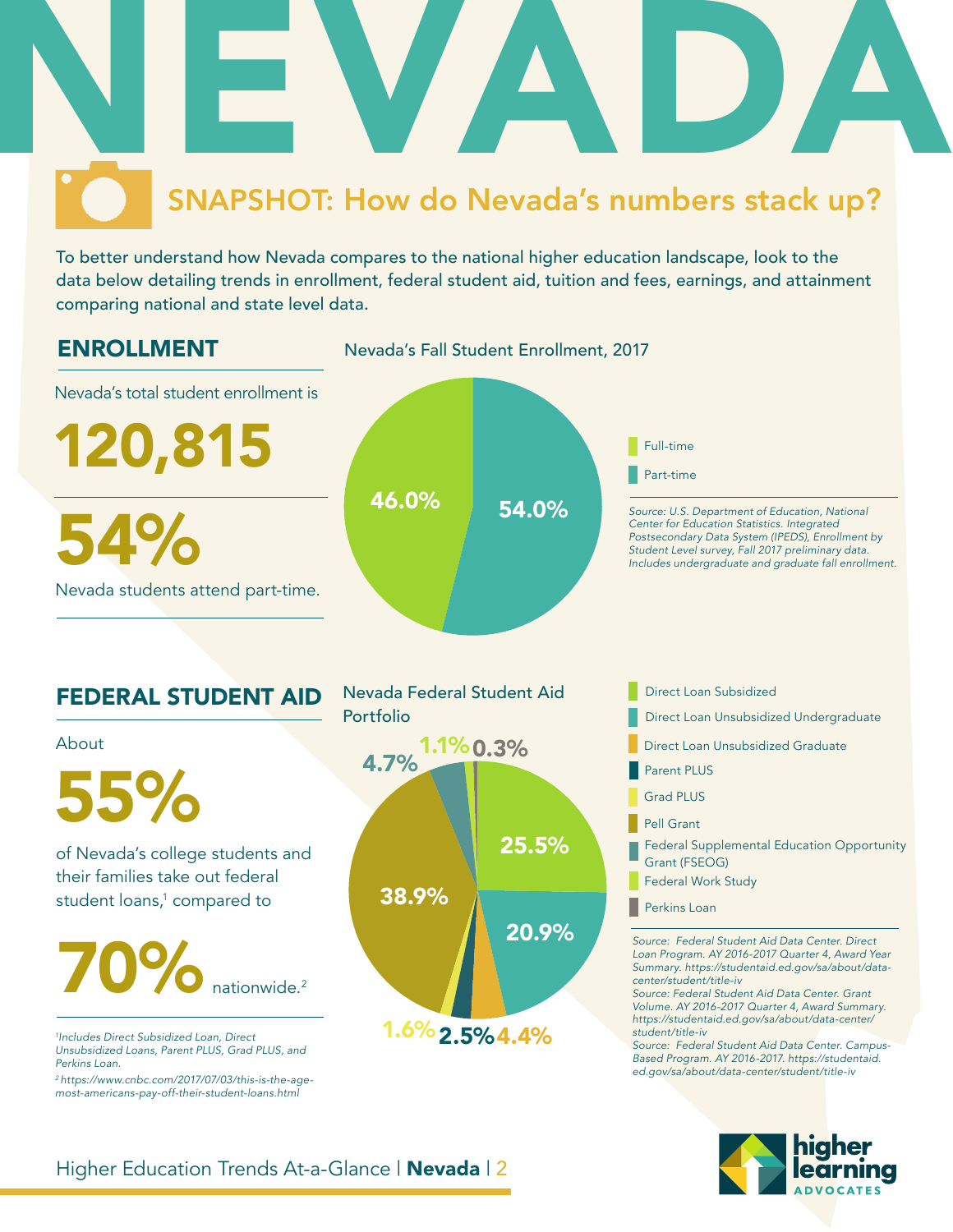

# TUITION & FEES

Nevada's institutions of higher education tuition & fees are below the national average.

*Source: College Board. Trends in College Pricing 2018. Figure 5 and 6. https://trends.collegeboard. org/college-pricing*

*Source: College Board. Average Tuition and Fees and Room and Board in Current Dollars, 2017-18 and 2018-19.*

*https://trends.collegeboard.org/college-pricing/* figures-tables/average-published-undergraduate*charges-sector-2018-19*

# ATTAINMENT

In 2016-2017, above-average rates of Nevada students obtained certificates compared to the rest of the nation, but Nevada students obtained bachelor's degrees below the national average.

*Source: U.S. Department of Education, National Center for Education Statistics. Integrated Postsecondary Education Data System (IPEDS), Completions Survey by Gender, 2016-2017 academic year. Source: Ginder, S.A., Kelly-Reid, J.E., and Mann, F.B.* 

*(2018). Postsecondary Institutions and Cost of Attendance in 2017– 18; Degrees and Other Awards Conferred, 2016–17; and 12-Month Enrollment, 2016–17: First Look (Provisional Data) (NCES 2018-060rev). U.S. Department of Education. Washington, DC: National Center for Education Statistics. Retrieved November 2018 from https://nces.ed.gov/pubs2018/2018060REV.pdf* Note: Certificates only include less than one year and at *least one year but less than 4 years.* 

#### Average Tuition & Fees | 2018-2019



#### Percentage of Degrees & Certificates Awarded | 2016-2017



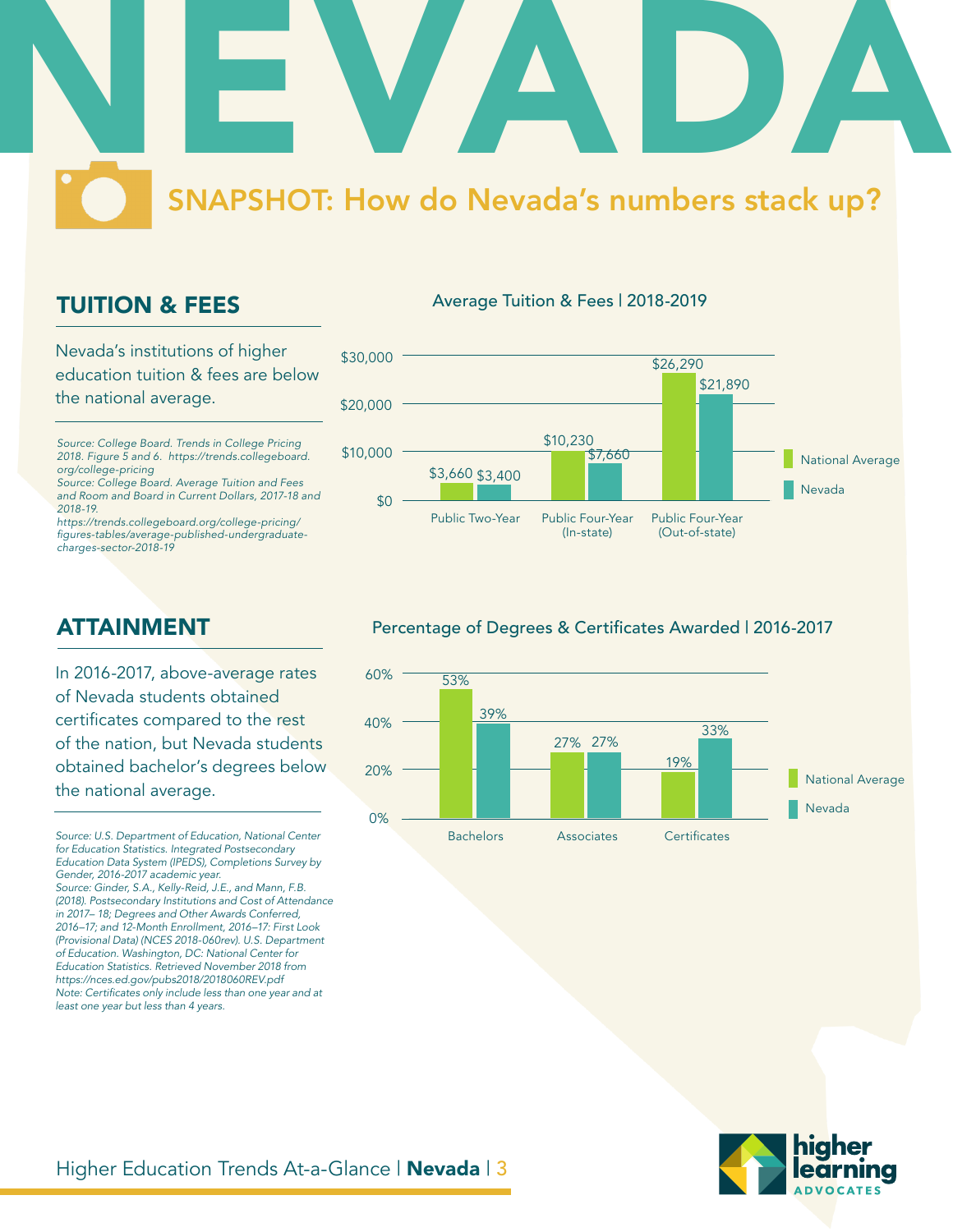# NEVADA SNAPSHOT: How do Nevada's numbers stack up?

# ATTAINMENT *continued*

Nevada Education Levels for Residents Ages 25-64

As of February 2019,

of Nevada residents ages 25-64 have obtained a certificate or postsecondary degree.

NATIONALLY,

47.6%

of Americans ages 25-64 have obtained a certificate or postsecondary degree.3



*Source: Lumina Foundation. A Stronger Nation. February 26, 2019. http://strongernation.luminafoundation.org/* Associate Degree Bachelor's Degree Graduate or Professional Degree

Percentage of Nevada Residents Ages 25-64 with at least an Associate's Degree by Race



*Source: Lumina Foundation. A Stronger Nation. February 26, 2019. http://strongernation.luminafoundation.org/ report/2019/#state/NV*



<sup>3</sup>*http://strongernation.luminafoundation.org/ report/2019/#state/NV*

Higher Education Trends At-a-Glance | Nevada | 4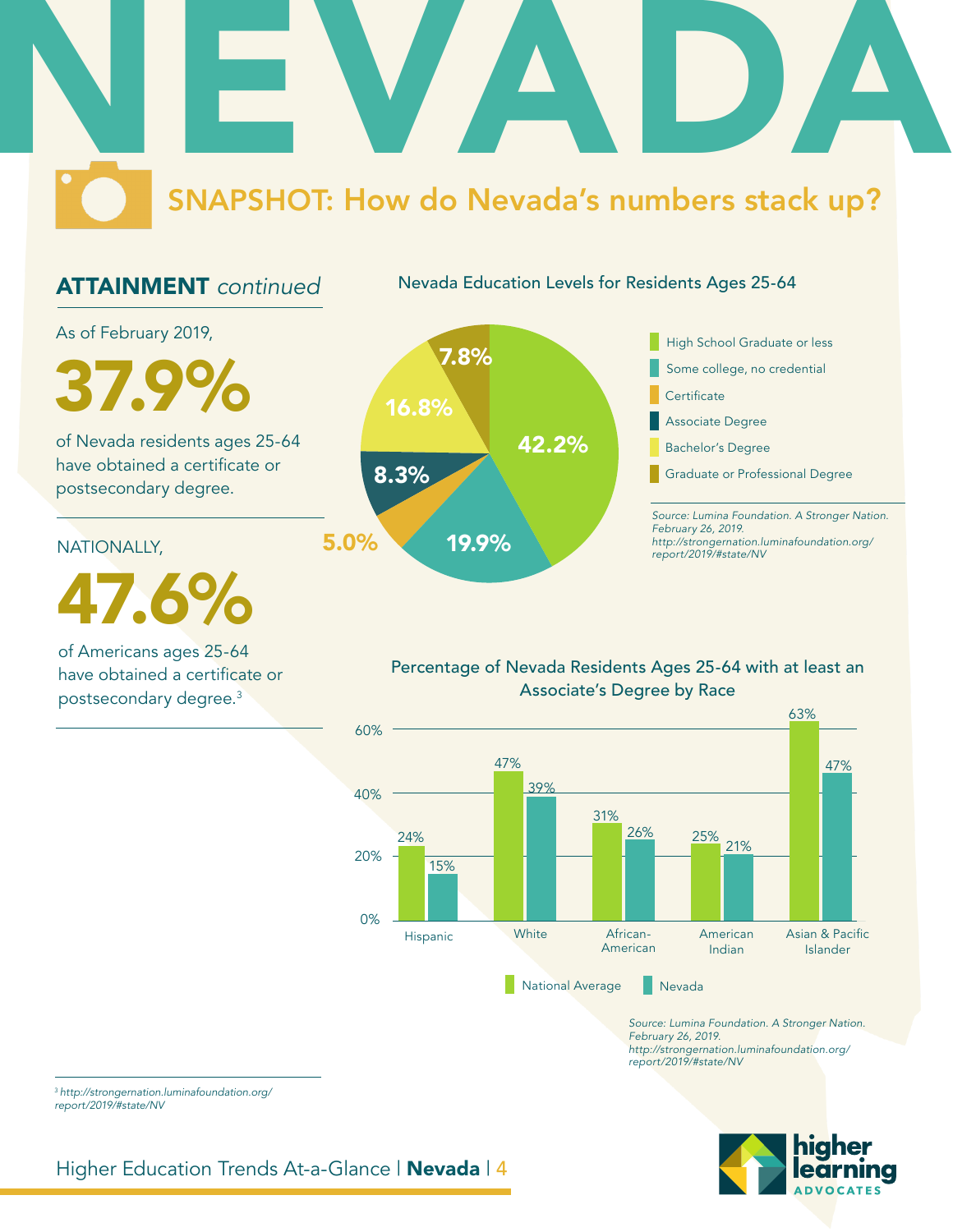# NEVADA SNAPSHOT: How do Nevada's numbers stack up?

# EARNINGS AND EMPLOYMENT

Americans who earn a postsecondary degree or credential have higher earnings potential.

*Source: Georgetown University Center for Education*  and Workforce. Certificates: Gateway to Gainful *Employment and College Degrees. https://cew.* georgetown.edu/cew-reports/certificates/

Nevada workers with higher levels of postsecondary attainment have more earning power than their peers with less than a bachelor's degree. The median earnings of Nevada residents is below the national average for residents with a bachelor's degree.

*Source: U.S. Census Bureau, Earnings in the Past 12 Months, 2012-2016 American Community Survey 5-Year Estimates.* https://factfinder.census.gov/faces/tableservices/

*jsf/pages/productview.xhtml?pid=ACS\_09\_5YR\_ S1501&prodType=table*

## The majority of jobs nationwide in 2020 will require education beyond high school.

*Source: Anthony P. Carnevale, Nicole Smith, and Jeff Strohl. Georgetown Center for Education and Workforce. Recovery: Job Growth and Education Requirements through 2020. June 26, 2013. https://cew.georgetown.edu/cew-reports/ recovery-job-growth-and-education-requirementsthrough-2020/*

#### National Average Earnings of U.S. Workers By Educational Attainment



#### Median Earnings by Educational Attainment for Nevada Residents Aged 25 and Over



# 65% 71% National Nevada 0% 25% 75% 100% 50% Nevada National Average

Percentage of Jobs that will Require Postsecondary Education by 2020

Higher Education Trends At-a-Glance | **Nevada** | 5